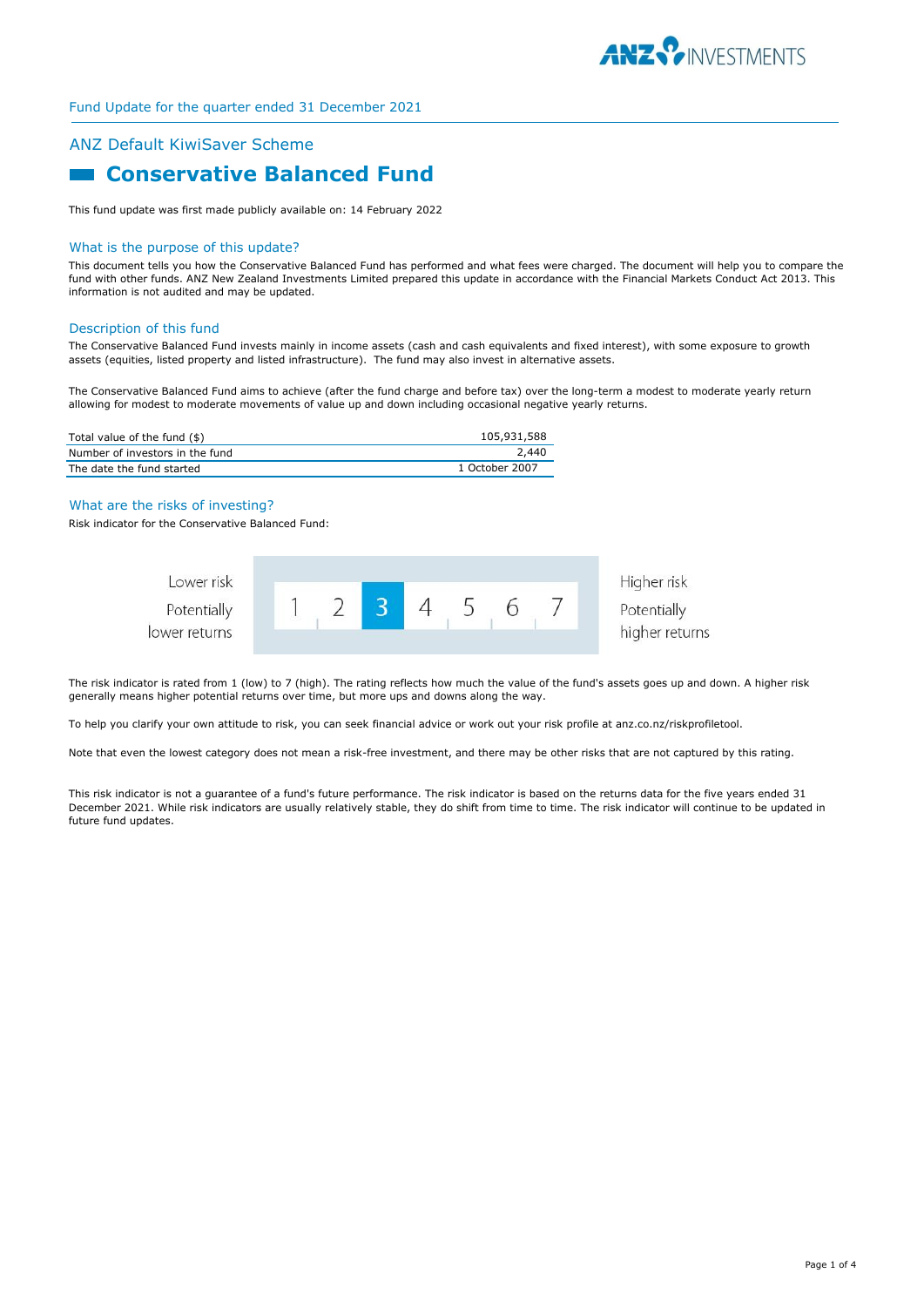# How has the fund performed?

|                                               | Average over past |           |  |
|-----------------------------------------------|-------------------|-----------|--|
|                                               | five years        | Past year |  |
| Annual return                                 |                   |           |  |
| (after deductions for charges and tax)        | 5.79%             | 5.70%     |  |
| <b>Annual return</b>                          |                   |           |  |
| (after deductions for charges but before tax) | 6.75%             | 5.79%     |  |
| Market index annual return                    |                   |           |  |
| (reflects no deduction for charges and tax)   | $6.74\%$          | 5.15%     |  |

The market index annual return is calculated using the target investment mix and the indices of each asset class.

Additional information about the market index is available in the statement of investment policy and objectives on the offer register at www.discloseregister.companiesoffice.govt.nz.



# **Annual return graph**

This shows the return after fund charges and tax for each of the last 10 years ending 31 March. The last bar shows the average annual return for the last 10 years, up to 31 December 2021.

**Important:** This does not tell you how the fund will perform in the future.

Returns in this update are after tax at the highest prescribed investor rate (PIR) of tax for an individual New Zealand resident. Your tax may be lower.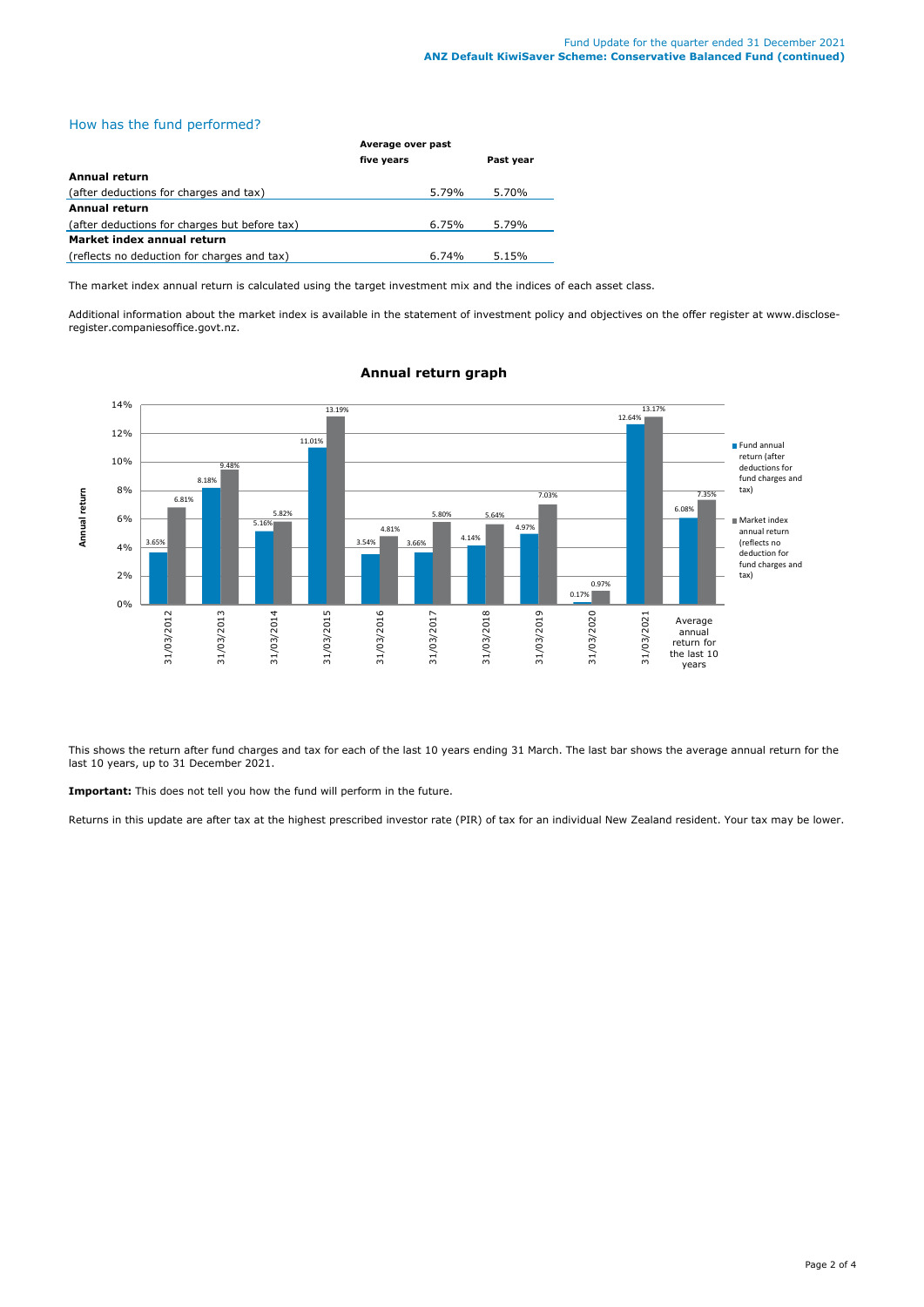## What fees are investors charged?

Investors in the Conservative Balanced Fund are charged fund charges. In the year to 31 March 2021 these were:

|                                             | % of net asset value |
|---------------------------------------------|----------------------|
| Total fund charges <sup>1*</sup>            | 0.91%                |
| Which are made up of:                       |                      |
| Total management and administration charges | $0.91\%$             |
| Including:                                  |                      |
| Manager's basic fee                         | 0.85%                |
| Other management and administration charges | 0.06%                |
| <b>Total performance based fees</b>         | $0.00\%$             |
|                                             |                      |

|                             | Dollar amount per investor |  |
|-----------------------------|----------------------------|--|
| <b>Other charges</b>        |                            |  |
| Membership fee <sup>2</sup> | \$18                       |  |

\*The manager expects that the fund charges for the next scheme year will be less than the fund charges disclosed in this fund update because the manager's basic fee was reduced effective 30 September 2021 from 0.85% to 0.70% per year.

Investors are not currently charged individual action fees for specific actions or decisions (for example, for withdrawing from or switching funds).

Small differences in fees and charges can have a big impact on your investment over the long term.

#### Example of how this applies to an investor

Sarah had \$10,000 in the fund at the start of the year and did not make any further contributions. At the end of the year, Sarah received a return after fund charges were deducted of \$570 (that is 5.70% of her inital \$10,000). Sarah also paid \$13.50 in other charges. This gives Sarah a total return after tax of \$556.50 for the year.

## What does the fund invest in?

## **Actual investment mix<sup>3</sup> Target investment mix<sup>3</sup>**

This shows the types of assets that the fund invests in. This shows the mix of assets that the fund generally intends to invest in.